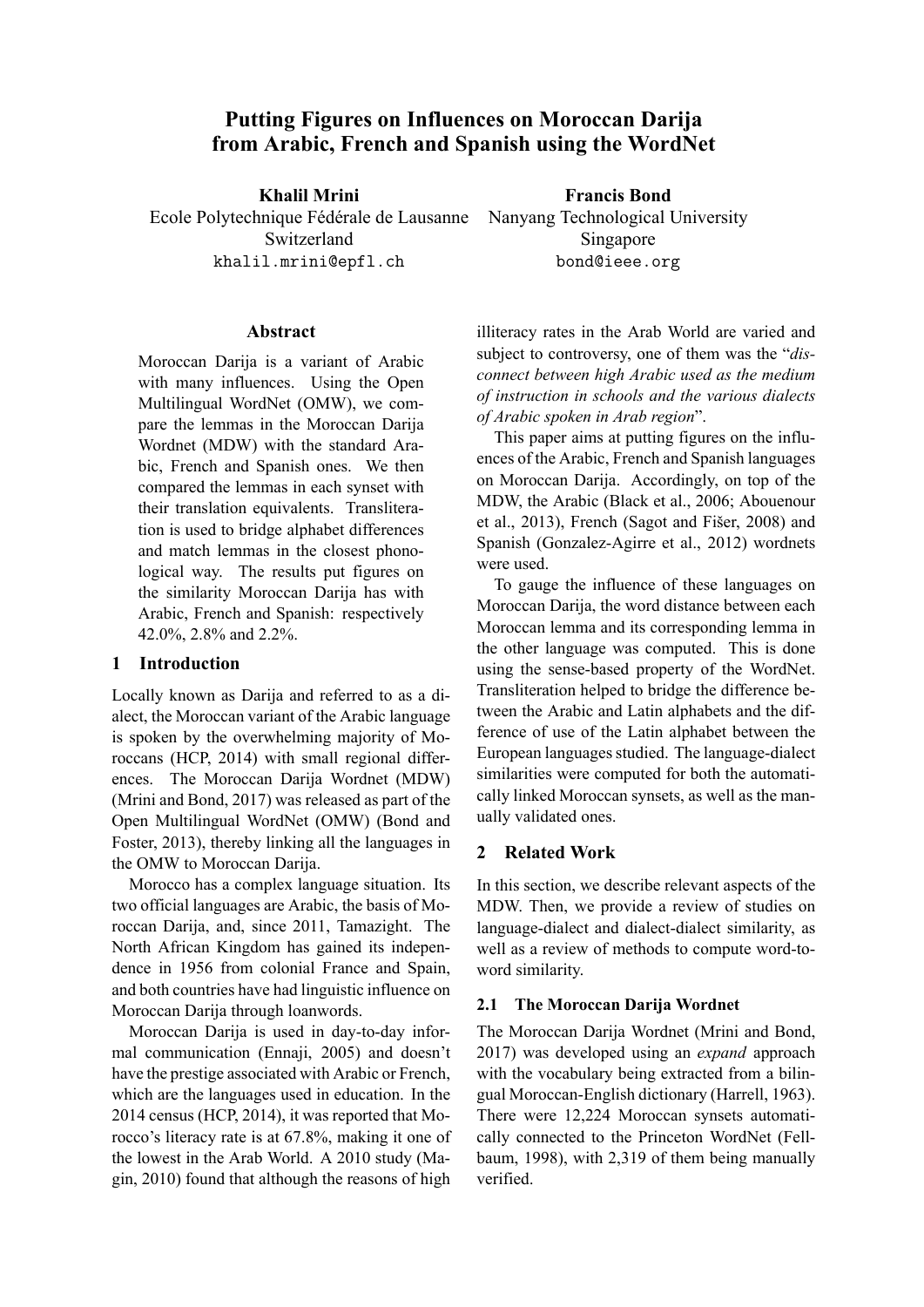During the process of developing the MDW, a Latin-based Moroccan alphabet was set, using as basis the one used in the bilingual dictionary, as well as the colloquial alphabet used in daily written communication between Moroccans. The MDW alphabet assigns one sound to one letter, and this facilitates transliteration to other languages.

### **2.2 Linguistic Similarity and Dialects**

A similar case to Moroccan Darija is the Maltese language. Brincat (2005) recounts that it was first considered an Arabic dialect, but an etymological analysis of the 41,000 words of a bilingual Maltese-English dictionary shows that 32.41% of them are of Arabic origin, 52.46% of Sicilian or Italian orgin and 6.12% of English origin. This heterogeneous mix is probably one of the reasons that Maltese is the only colloquial Arabic dialect that emancipated to become a full-fledged language (Mallette, 2011). Aquilina (1972) established a wordlist of Maltese Christian words of Arabic origin, as well as an earlier detailed etymological study comparing Maltese and Arabic (Aquilina, 1958).

Scherrer (2012) proposes a simple metric to measure the similarity between different dialects of Swiss German in a corpus. It is based on the Levenshtein distance (Levenshtein, 1996), also known as the edit distance. The latter is a string metric measuring the difference between two sequences. It represents the minimum number of characters to modify to make both sequences identical. Those modifications can be single-character insertions, substitutions or deletions. Heeringa et al. (2006) propose an evaluation of distance measurement algorithms for dialectelogy, in which they use a normalised version of the edit distance so that it is comprised between 0 and 1. Inkpen et al. (2005) propose normalising the Levenshtein distance by dividing by the length of the longest string. That is the method that we will be using to compute word-to-word similarity.

## **3 Estimating Influences**

To compare Moroccan Darija with Arabic, French and Spanish, we will perform word-to-word comparisons. These comparisons must be phonologically accurate despite alphabet differences.

### **3.1 Computing Word Distance**

The similarity is assessed through looking at lemmas across different languages that share the same sense. That means that in a given OMW synset with one or more Moroccan lemmas, the latter will be compared to the synset's Arabic, French and Spanish lemmas.

Spaces and underscores in multiword expressions would count as letters, and there may be word order differences, thus resulting in inaccuracies. Therefore, multiword expressions were excluded from the comparisons.

We compare the three languages first to all the Moroccan synsets that were automatically linked in Mrini and Bond (2017), and then only to the ones manually validated and included in the first release of the MDW.

#### **3.2 Transliteration of the MDW Alphabet**

We can compute the normalised distance between two words, but we also need to bridge the difference of alphabets between the languages studied. We do this through a process of transliteration. The transliteration used from Moroccan Darija was specific to each language to which it was compared and proposed phonological correspondences. The purpose of these phonological correspondences is to be able to recognise what words are cognates or borrowings. It is at this point difficult to distinguish if a pair of similar lemmas are cognates or the result of a borrowing.

The transliteration process is complicated, as, if it is strict, its accuracy may be low. This is why numerous options were considered for the transliteration of each Moroccan letter. This way, all the possible transliterations of a word are considered for comparison. The number of possible transliterations for a lemma is the product of the lengths of each set of possible transliterations of each letter contained in the lemma. The flexibility of the transliteration process is optimistic, as the smallest distance resulting from any transliteration option is the one considered for computing the overall crosslingual average distance.

#### **3.2.1 Transliteration to Arabic**

The Arabic WordNet (Black et al., 2006) has words in the Arabic alphabet with irregular diacritics, meaning that a short vowel in a word may or may not be illustrated by diacritics. Each diacritic is considered to be a separate character in the string that represents the Arabic lemma. Therefore, two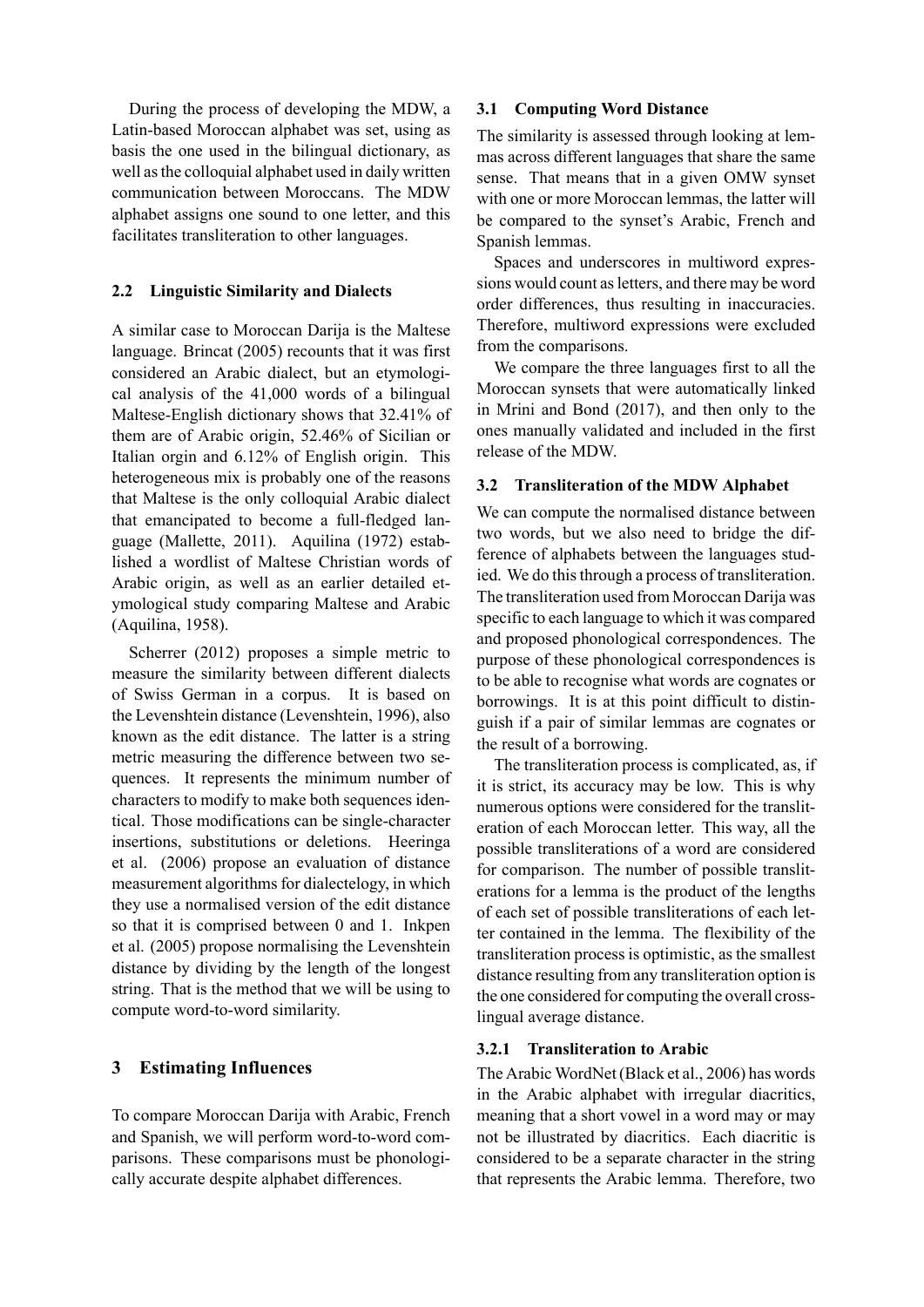|                | Transliterations                                                                                                                            |                       |                           |  |  |  |
|----------------|---------------------------------------------------------------------------------------------------------------------------------------------|-----------------------|---------------------------|--|--|--|
| Darija         | Arabic                                                                                                                                      | French                | Spanish                   |  |  |  |
| а              | ة ,ى ,ا $\phi$                                                                                                                              | a                     | a, á                      |  |  |  |
| b, b           | ب                                                                                                                                           | b, p, v               | b, p, v                   |  |  |  |
| d              | ذ ,ظ ,ض ,د                                                                                                                                  | d                     | d                         |  |  |  |
| d              | ظ ,ض                                                                                                                                        | d                     | d                         |  |  |  |
| ${\bf e}$      | $\phi$                                                                                                                                      | e, é, è, ê            | e, é                      |  |  |  |
| ă              | $\mathfrak{l}, \phi$                                                                                                                        | a, e, é, è,   a, e, é |                           |  |  |  |
| $\mathbf f$    | ف                                                                                                                                           | ê<br>f, ph            | $\rm f$                   |  |  |  |
|                | $\begin{pmatrix} 1 \\ -1 \\ 2 \\ 3 \end{pmatrix}$                                                                                           |                       |                           |  |  |  |
| g<br>8         |                                                                                                                                             | g                     | g                         |  |  |  |
|                |                                                                                                                                             | $\mathbf r$           | $\mathbf r$               |  |  |  |
| h              | $\mathfrak{o}$                                                                                                                              | h                     | $\boldsymbol{\mathrm{h}}$ |  |  |  |
| $\overline{7}$ |                                                                                                                                             | $h, \phi$             | $h, j, \phi$              |  |  |  |
| $\rm i$        |                                                                                                                                             | $\mathbf{i}$          | i, i                      |  |  |  |
| ĭ              | ل يې, د <sub>و</sub> چ, φ<br>په چې<br>ک                                                                                                     | $\rm i$               | i, i                      |  |  |  |
| $\mathbf{j}$   |                                                                                                                                             | $\mathbf{j}$          | y                         |  |  |  |
| k              |                                                                                                                                             | k, c                  | k, c                      |  |  |  |
| 1, 1           | $\overline{0}$                                                                                                                              | 1                     | 1                         |  |  |  |
| m, m           | $\hat{\mathcal{C}}$                                                                                                                         | m                     | m                         |  |  |  |
| $\mathbf n$    | ن                                                                                                                                           | n                     | n                         |  |  |  |
| $\mathbf{O}$   | وء ,و $,\phi$                                                                                                                               | $\mathbf 0$           | 0, 0                      |  |  |  |
| q              | ق                                                                                                                                           | q, k, c               | q, k, c                   |  |  |  |
| r, r           |                                                                                                                                             | $\mathbf r$           | r                         |  |  |  |
| S              |                                                                                                                                             | $\bf S$               | s, c, z                   |  |  |  |
| Ş              | ص ,س<br>ص                                                                                                                                   | S                     | S, C, Z                   |  |  |  |
| š              | ش                                                                                                                                           | ch                    | ch                        |  |  |  |
| $\mathbf t$    | ظ ,ث ,ط ,ت                                                                                                                                  | t                     | t                         |  |  |  |
| ţ              | ظ ,ط                                                                                                                                        | t                     | t                         |  |  |  |
| u              | وء ,و $\phi$                                                                                                                                | ou, u                 | u, ú                      |  |  |  |
| W              | وء ,و $,\phi$                                                                                                                               | w, ou                 | u, ú                      |  |  |  |
|                |                                                                                                                                             | kh                    | j                         |  |  |  |
|                |                                                                                                                                             | y                     | y, i, i, ll, $\phi$       |  |  |  |
| z, z           | $\begin{array}{c c}\n\ddot{\zeta} & \dot{\zeta} & \dot{\phi} \\ \hline\n\vdots & \vdots & \ddots & \vdots \\ 2 & \phi & \zeta\n\end{array}$ | z                     | Z                         |  |  |  |
|                |                                                                                                                                             | $\phi$                | $\phi$                    |  |  |  |
|                |                                                                                                                                             | $a, \phi$             | $a, \phi$                 |  |  |  |

Table 1: Transliteration from Moroccan Darija to Arabic, French and Spanish

transliterations were necessary. On the one hand, the diacritics on Arabic WordNet lemmas were erased. On the other hand, each Moroccan character was transliterated as per Table 1. The emphatic Arabic characters were included in both emphatic and dotless *b*'s, *d*'s, *s*'s and *t*'s, but non-emphatic Arabic characters were not included in the possible transliterations of *ḅ*'s, *ḍ*'s,*ṣ*'s and *ṭ*'s. Diacritics having been removed, transliteration of Moroccan vowels to short vowels was represented by the possibility of removing them  $(\phi)$ .

### **3.2.2 Transliteration to French and Spanish**

The transliterations of Moroccan Darija to lemmas of the French (Sagot and Fišer, 2008) and Spanish (Gonzalez-Agirre et al., 2012) wordnets were also made to be as flexible as possible. In French, all accents on *e*'s were considered. Likewise, the accents used for stressed syllables in Spanish were considered for all vowels. For both languages, the Moroccan *b* could be transliterated as either *b*, *p* or *v*, as there is a near-absolute absence of *p* and *v* in Moroccan Darija. The Spanish pronunciation of *ll*, *z* and *j* differs from the French one and therefore they were mapped to different letters in the Moroccan alphabet. Furthermore, some Moroccan letters were matched to two French letters, as the French pronunciations of *ou* and *ph* respectively match the Moroccan *u* and *f*, and Morocco's official transliteration of the */x/* sound is *kh*. Like the Arabic Transliteration code above, each character was transliterated individually. The transliterations to French and Spanish are also in Table 1.

#### **4 Results and Discussion**

The aggregated results of the word-to-word comparisons gave an estimation of the linguistic influences on Moroccan Darija. We obtained results for the Moroccan synsets that were automatically linked and the ones that were manually validated.

Each of the Arabic, French and Spanish wordnets had a certain number of links to Moroccan synsets for which they had at least one available single-word lemma. To these synsets, a certain number of lemmas were associated. In both comparisons, the Moroccan lemmas were matched for pairwise comparisons. Based on that number of synsets matched, an average normalised Levenshtein distance was given for both languages. Examining the results, we decided that synsets should only be counted as a match if they had at least 60% similarity.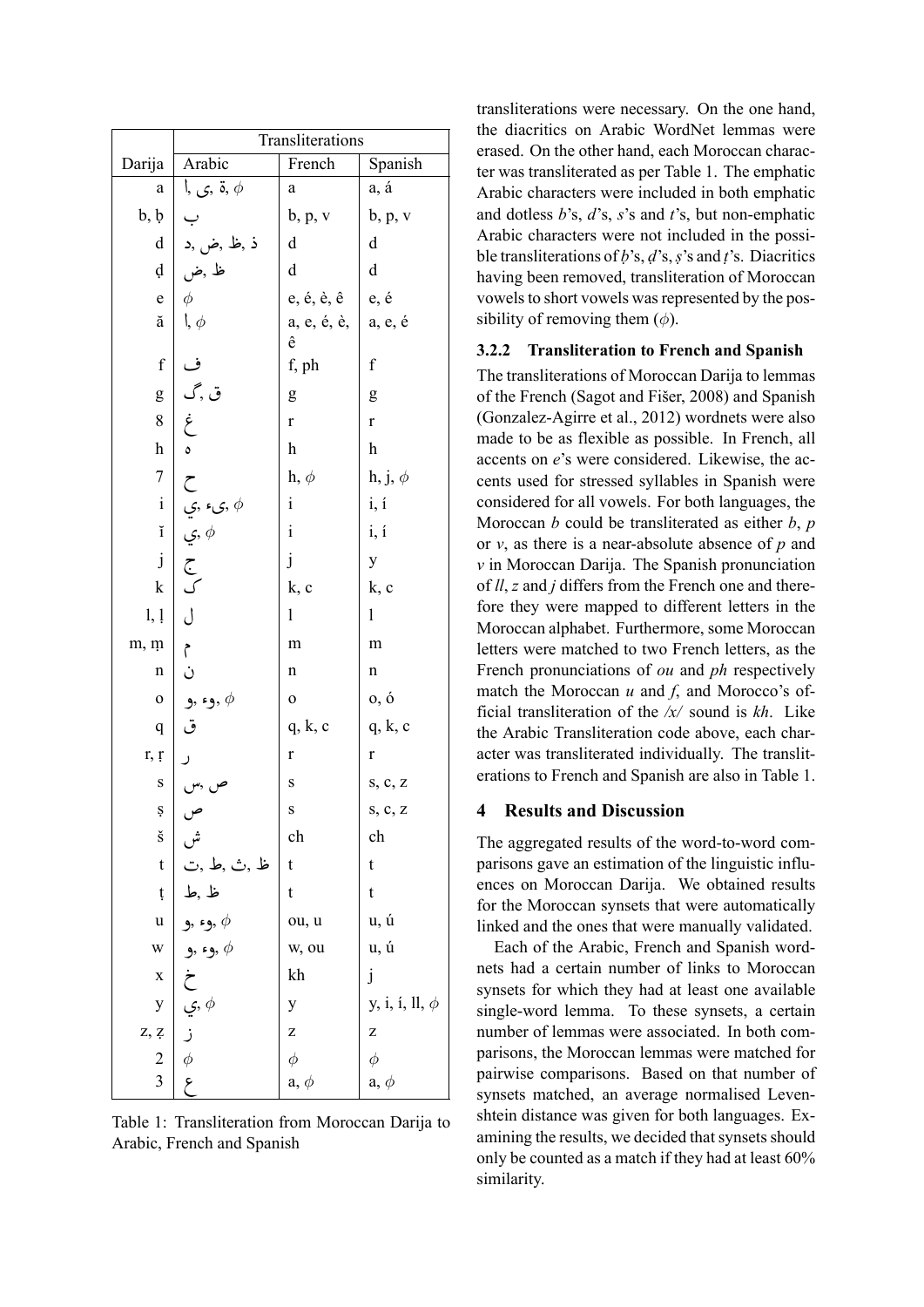| Comparison with:                                                       |  | French | Spanish |
|------------------------------------------------------------------------|--|--------|---------|
| Number of links to Moroccan synsets                                    |  | 11,605 | 10,167  |
| - excluding synsets with only multi-word expressions                   |  | 9,954  | 8,612   |
| Average normalised Levenshtein distance                                |  | 0.7337 | 0.7521  |
| Number of synsets with one or more word pairs at least 60% similar     |  | 278    | 188     |
| Percentage of synsets with one or more word pairs at least 60% similar |  | 2.79%  | 2.18%   |

Table 2: Results of the comparisons of automatically linked synsets of Moroccan Darija with Arabic, French, Spanish

# **4.1 Comparison based on Automatically Linked Moroccan Synsets**

The results of the comparisons of the automatically linked Moroccan synsets with each language are given in Table 2.

## **4.1.1 Cross-lingual Similarity Scores**

The results show that, on average, a Moroccan Darija word is 53.81% similar to its Arabic translation, 26.63% similar to its French translation and 24.79% similar to its Spanish translation, the similarity being 1 minus the distance. The similarity method used is akin to related work on semantic similarity (Ciobanu and Dinu, 2014). The average normalised distance was computed by averaging the lowest normalised Levenshtein distance found in any lemma pair in each comparison of a Moroccan synset to the WordNet synset matches, with all Moroccan synsets having equal weights in the average.

If the confidence scores were used as weights in the average normalised Levenshtein distance, then Moroccan Darija would be on average 52.99% similar to Arabic, 24.02% similar to French and 22.25% similar to Spanish. Some of the similarities may be random, this is why a threshold must be empirically established, such that word pairs which similarity has crossed the threshold are visibly similar. On establishing a threshold of 60% similarity, the similarity numbers dwindle faster for French and Spanish than for Arabic.

## **4.1.2 Similarity with Arabic**

Moroccan Darija and Arabic share an average normalised Levenshtein distance of around 0.4619. This number puts a figure on the similarity between Moroccan Darija and Arabic.

For comparison, the same method of comparison can be applied to other pairs of languages.

This way, it can be determined that Portuguese (de Paiva et al., 2012) and Galician (Gonzalez-Agirre et al., 2012) are the closest case to Moroccan Darija and Arabic with an average Levenshtein distance of 0.4760. The former two languages are considered independent languages. These comparisons show how blurry the line is between a dialect or variant and an independent language, especially within the continuum of Arabic dialects (Greene, 2013). From these results, Moroccan Darija can be seen as distinct enough from Arabic to possibly be considered a language of its own.

# **4.1.3 Similarity with French and Spanish**

Out of the 278 synsets that were more than 60% similar to Moroccan Darija for French and the 188 ones for Spanish, there were 95 common synsets. Therefore, some non-negligible part of the similarity of French and Spanish with Moroccan Darija is due to the similarity between French and Spanish. Future work would allow to distinguish the linguistic influence represented by each of these common synsets.

# **4.1.4 Moroccan Lemmas of Unknown Origin**

Taking the Moroccan synsets connected to the Arabic, French and Spanish wordnets, the lemmas that were among any of the lists of word pairs that were more than 60% similar were eliminated. Therefore, this resulted in a set of 2,736 Moroccan synsets of unknown origin. Among these, there are words of Arabic origin such as "*deqq*" (from the Arabic verb for "*to block*") and "*nzel*" (from the Arabic verb for "*to go down*"). Some words are of French or Spanish origin such as "*serbisa*" (from the Spanish noun for "*beer*"). These were probably due to errors in linking the Moroccan synsets to the WordNet.

A sizeable proportion is of Tamazight origin,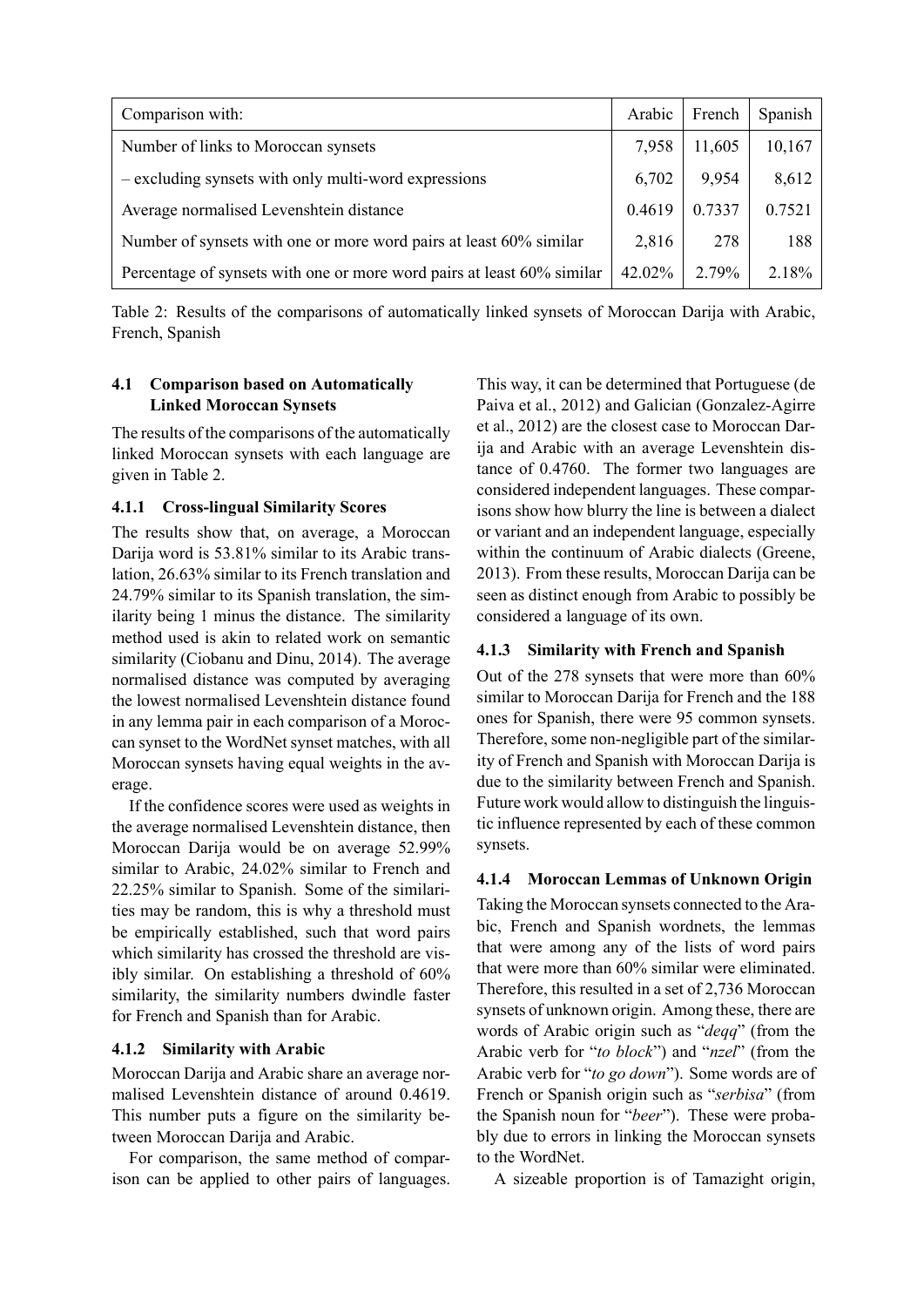|                                        | Average distance |  | At least 60% similarity                    |  |  |                       |
|----------------------------------------|------------------|--|--------------------------------------------|--|--|-----------------------|
| Comparison with                        | Arabic           |  | French Spanish                             |  |  | Arabic French Spanish |
| The 12,224 synsets that form the total |                  |  | $0.4619$ $0.7337$ $0.7521$ $42.02\%$ 2.79% |  |  | $2.18\%$              |
| The 617 manually validated synsets     | 0.4393           |  | $0.7544$ $0.7721$   47.00% 3.08%           |  |  | $2.92\%$              |

Table 3: Comparison of average Levenshtein distances between different sets of synsets and comparison of percentage of number of synsets that are at least 60% similar between different sets of synsets

such as "*degdeg*" (from the Tamazight verb for "*to smash*") and "*seqsi*" (from the Tamazight verb for "*to ask*"). The influence of Tamazight is very visible on the words that start with "*ta-*" and end in " *t*" such as "*tazellajt*" and "*tabennayet*". The study of the Tamazight influence will most likely require the creation of a Tamazight WordNet.

# **4.2 Comparison based on Manually Validated Moroccan Synsets**

In order to investigate the effect of linking errors, we perform the same comparison on the 2,319 manually verified synsets contained in the current release of the MDW. Then we filtered them to obtain the synsets with links to each of the Arabic, French and Spanish wordnets. Therefore this set used for validation contains 617 Moroccan synsets.

The average Levenshtein distances and the percentages of synsets that are at least 60% similar are in Table 3. The difference in figures between the manually validated Moroccan synsets and the automatically linked ones proved small enough to say that the linking noise was not an issue.

# **5 Summary**

In this paper, we attempted to put figures on the similarity between Moroccan Darija and each of Arabic, French and Spanish.

Transliteration was used to bridge the alphabet gap and perform phonological comparisons. The methods used were flexible and the comparisons exploited all possible transliterations for each letter. Transliteration was one-way from the Moroccan Darija Wordnet (Mrini and Bond, 2017) for the French (Sagot and Fišer, 2008) and Spanish (Gonzalez-Agirre et al., 2012) wordnets, but was both ways for the comparison with the Arabic WordNet (Black et al., 2006). The word-to-word distance was computed using Levenshtein distance (Levenshtein, 1996), which was normalised (Heeringa et al., 2006) using the biggest word length in the word pair (Inkpen et al., 2005). Multiword expressions were ignored for the comparisons.

The comparisons using the automatically linked Moroccan synsets gave that Moroccan Darija has an average normalised Levenshtein distance of 0.4619 with Arabic, 0.7337 with French and 0.7521 with Spanish. The percentage of synsets with word pairs that were at least 60% similar is 42.02% for Arabic, 2.79% for French and 2.18% for Spanish. There remained 2,763 Moroccan synsets of unknown origin out of those linked to the OMW. Some have origins in Arabic, French or Spanish due to errors in linking, whereas others were found to have links to Tamazight.

The comparisons using the manually validated Moroccan synsets yielded an average normalised Levenshtein distance of 0.4393 with Arabic, 0.7544 with French and 0.7721 with Spanish, with the percentage of synsets with word pairs that were at least 60% similar is 47.00% for Arabic, 3.08% for French and 2.92% for Spanish. The results for the normalised Levenshtein distance can be considered as a validation, but the number of word pairs that were at least 60% similar is too small to give a clear validation.

The similarity between Moroccan Darija and Arabic is closest to the one between Portuguese (de Paiva et al., 2012) and Galician (Gonzalez-Agirre et al., 2012), that are two independent languages. This shows that Moroccan Darija may be considered a language of its own. Nonetheless, there is no case of WordNet dialect-language or variantlanguage comparison to confirm this hypothesis.